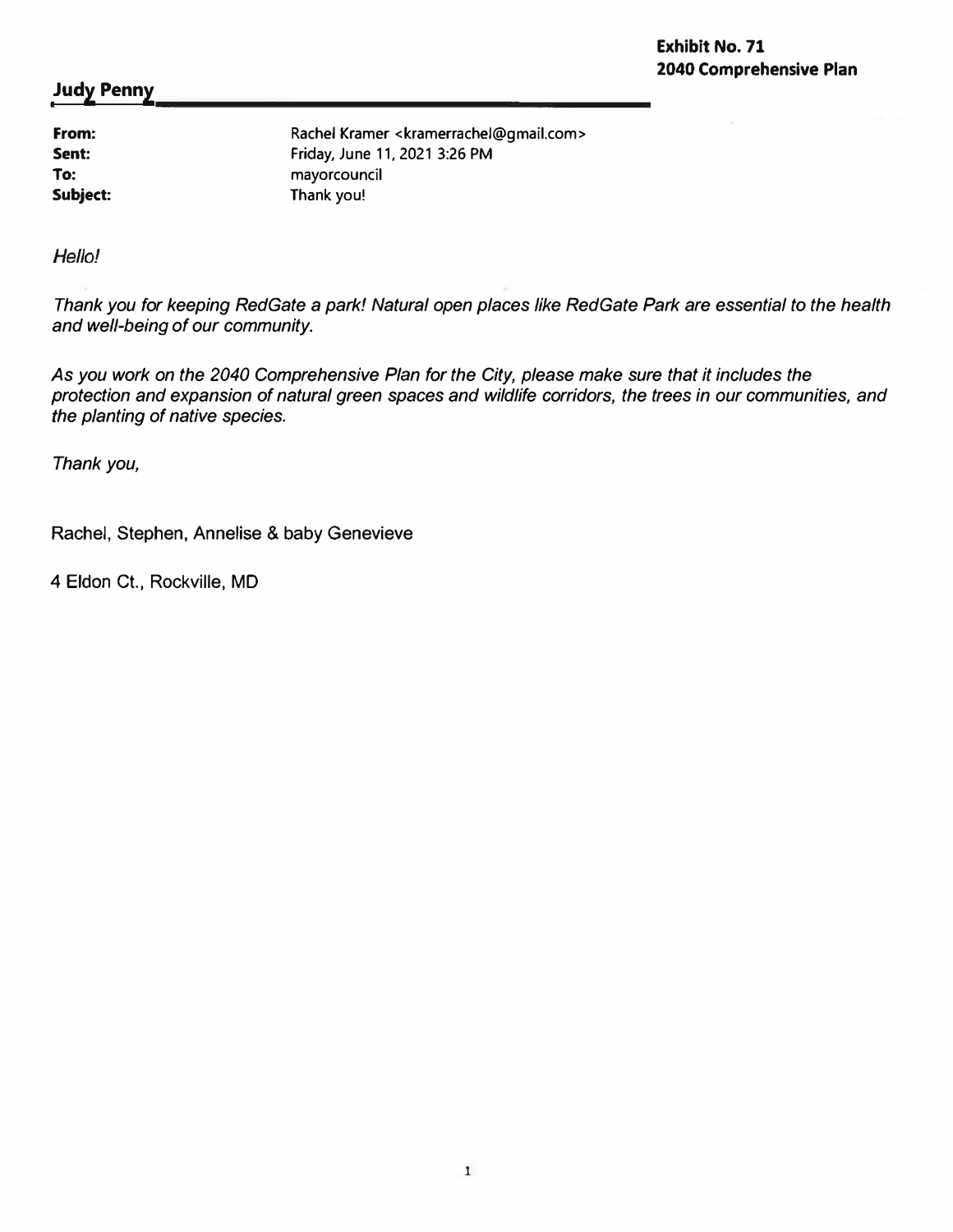**From: Sent: To: Subject:**  Tim Hale <tim.hale2@aol.com> Friday, June 11, 2021 3:42 PM mayorcouncil Redgate

Thanks so much for keeping redgate park open!!! My wife and kids love going there to enjoy the ponds! I worked there when it was a golf course and its still just as amazing! Thanks!!!

Sent from the all new AOL app for Android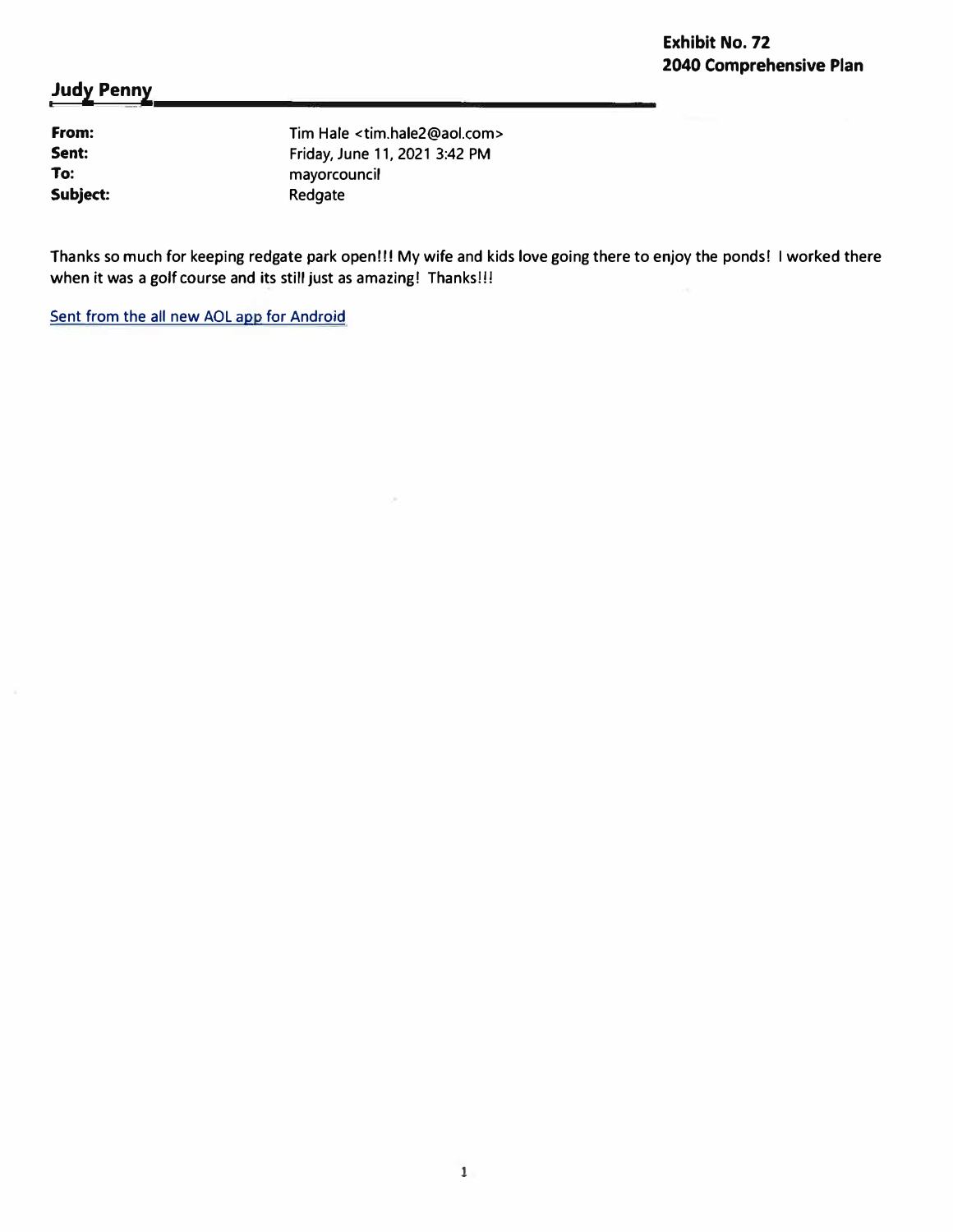| From:    | Deborah Tallman < dtallman090@gmail.com> |
|----------|------------------------------------------|
| Sent:    | Friday, June 11, 2021 4:21 PM            |
| To:      | mayorcouncil                             |
| Subject: | Redgate Park                             |
|          |                                          |

Dear Mayor Newton and Council Members,

*This* is *my second letter regarding plans for the development of RedGate Park. I initially wrote a letter more than a year ago, shortly after I first discovered the park on moving to Rockville. In that letter I*  wanted to convey my fondness for the area that closely approximates the natural surroundings I left *behind when I sold my acreage of fields and forest. Since then, I've made it a point to monitor the ongoing discussions about development. In completing the survey, I was disappointed that no option*  was *offered for keeping the park in its present state. Given that all the options focused on development, which varied from remaking the park into yet another sports and recreation facility to*  installing an amphitheatre and expanding the parking lot, I was forced to enter a response that didn't *actually reflect my true opinion. I don't understand why the 'no-action/no-development' option wasn't represented in the survey.* 

*I would like to point out that apart from RedGate, there are no parks in Rockville with wild and open spaces, unadulterated by large paved areas for pavilions, grilling stations, or basketball courts. The forest preserve at Croyden Creek* is *the closest thing we have to RedGate. It's a place where people can walk in the shade of mature trees and feel enveloped by the natural environment, but the preserve is small and limited to those able-bodied people who can easily negotiate narrow, unpaved paths. Rockville and surrounding areas already offer an abundance of parks for recreational activities, including Dogwood Park and Cabin John Park. The local community doesn't need more baseball fields, but we do need a place for families to walk together and enjoy the birds in spring and the lightning bugs in summertime. RedGate is a quiet oasis,* a *lovely place for couples to walk together on* a *balmy evening without interference from the sounds of competitive sports or large-scale gatherings.* 

*I hope you'll take into account the need for more places like RedGate in your deliberations. The park has been adopted by bird watchers and nature lovers of all stripes. It's enjoyed and appreciated in its present state as a natural setting away from traffic and noise and development.* 

*Thank you,* 

*Deborah Tallman* 

*822 Bowie Rd, Rockville*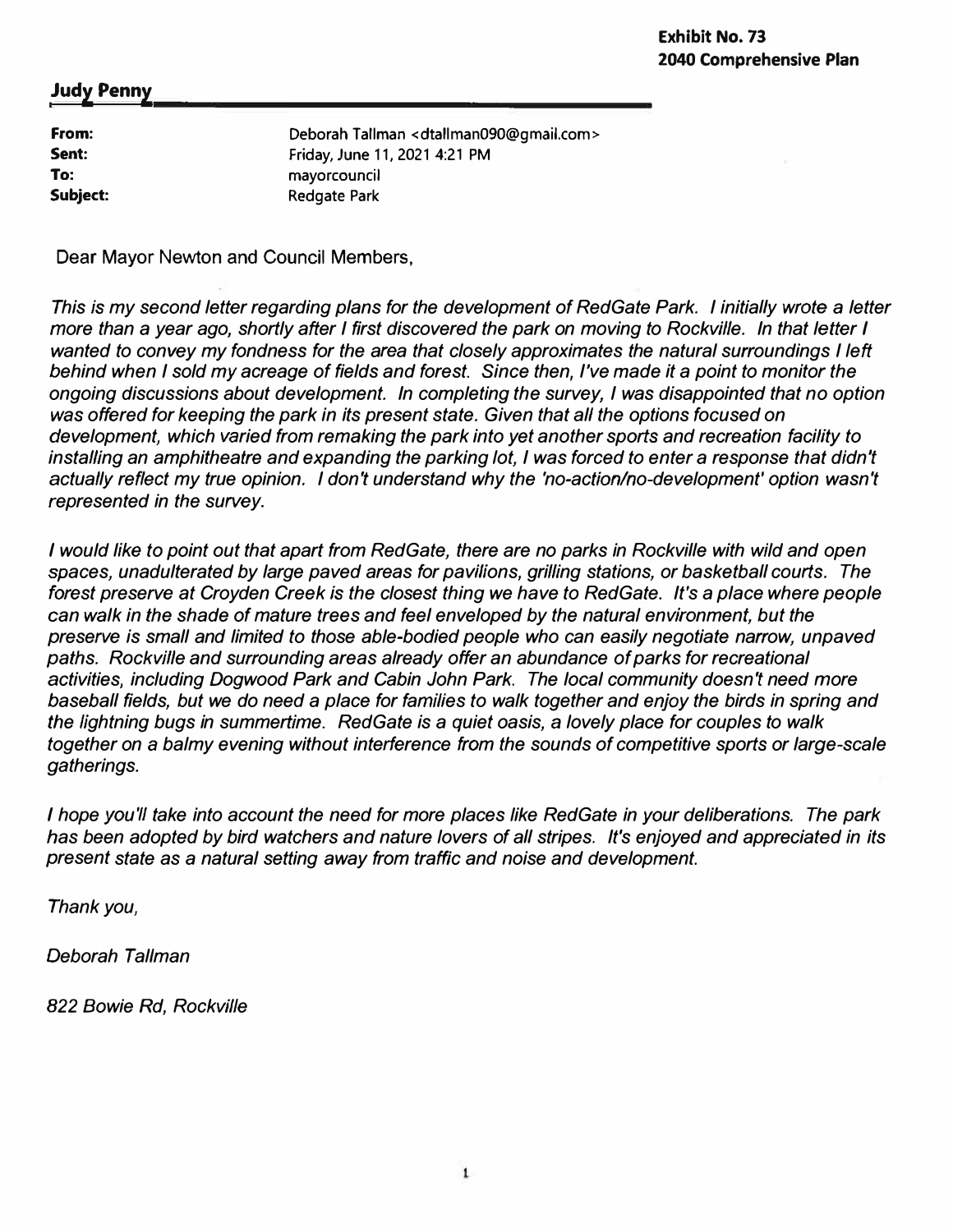**From: Sent: To: Subject:**  Sheila Cochran <sscochran@erols.com> Friday, June 11, 2021 8:50 PM mayorcouncil Redgate

Dear Mayor,

Redgate is very special. I'm so glad it is still a park. Thank you!

My great great grandfather started Arbor Day so perhaps that's why my family either plants new trees or maintains older ones every April.

I hope. Please be sure indigenous trees will be planted under the 2040 Rockville Comprehensive plan and that there will be green and open spaces which are so important fir our environment.

Thank you for what you have already done.

Sincerely, Sheila Cochran

Sent from my iPhone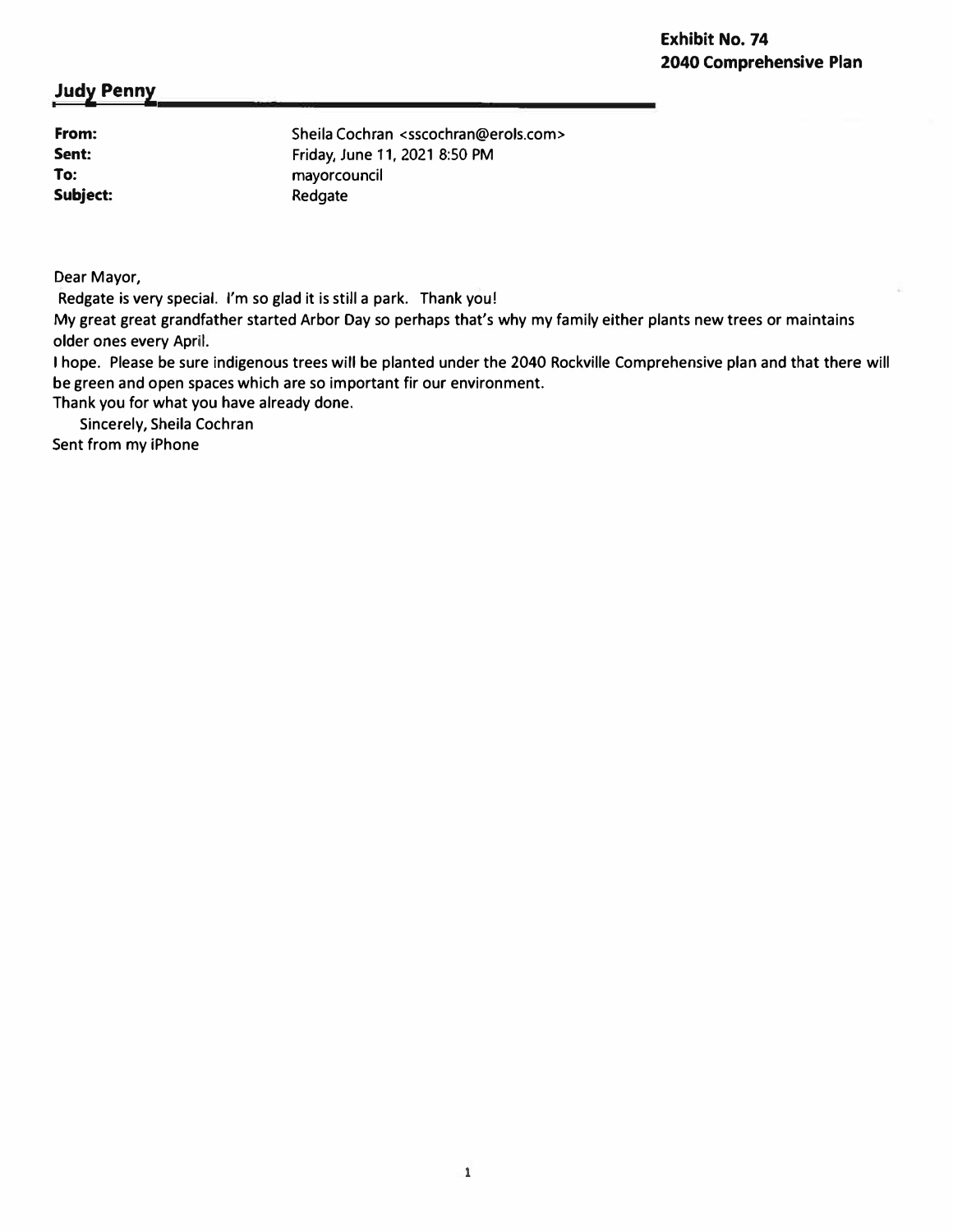| From:        | Steve Bindman <smb7us@yahoo.com></smb7us@yahoo.com> |
|--------------|-----------------------------------------------------|
| Sent:<br>To: | Saturday, June 12, 2021 4:23 AM<br>mayorcouncil     |
| Subject:     | Keep Redgate Park as it is                          |

mayorcouncil@rockvillemd.gov

*Thank you for keeping RedGate a park! Natural open places like RedGate Park are essential to the health and well-being of our community.* 

As *you work on the 2040 Comprehensive Plan for the City, please make sure that it includes the protection and expansion of natural green spaces and wildlife corridors, the trees in our communities, and the planting of native species.* 

Thank you all for keeping RedGate a park, and tell them we need to continue to protect natural open spaces and trees in our neighborhoods. Please include natural open spaces, the preservation of trees, and the planting of native species in the 2040 Rockville City Comprehensive Plan

*Thank you,* 

Steven Bindman smb7us@yahoo.com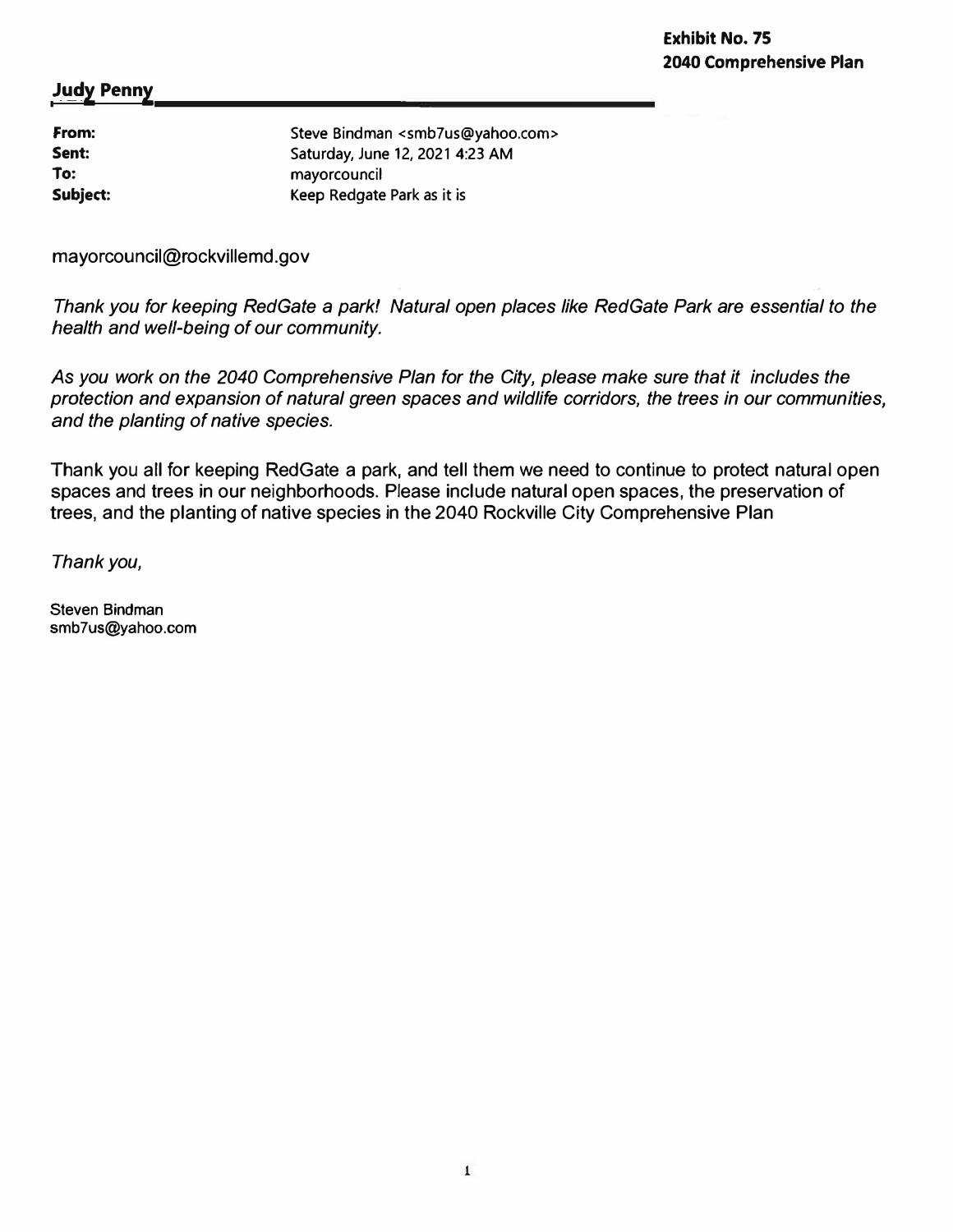| From:    | Staci Pies <spies99@gmail.com></spies99@gmail.com>                           |
|----------|------------------------------------------------------------------------------|
| Sent:    | Saturday, June 12, 2021 10:36 AM                                             |
| To:      | mayorcouncil                                                                 |
| Subject: | Maintain RedGate Park for the health and wellness of the people of Rockville |

Thank you for keeping RedGate a park! Natural open places like RedGate Park are essential to the health and well-being of our community.

My family, friends and I, including our two dogs, discovered RedGate park during the pandemic, and it has been a lifesaver! We took advantage of the sunshine, cool peaceful walking paths, and expanded access to fresh air and natural open space almost every day the last year and a half. It is such a blessing to have access to this beautiful park, right here in Rockville. There were times I hesitated to tell friends about our "discovery," wanting to keep the park to ourselves. Ultimately, I shared the delights of the park with friends all over the neighborhood.

I understand that you have important decisions to make about the future of Rockville, including Red Gate Park. As you consider the 2040 Comprehensive Plan for the City, on behalf of friends and family across the City of Rockville, I urge you to include the protection and expansion of natural green spaces and wildlife corridors, the trees in our communities, and the planting of native species as essential to what makes Rockville such a welcome community.

Thank you,

Staci L Pies mobile: **202-340-4178 5512** Amesfield Court Rockville, MD **20853**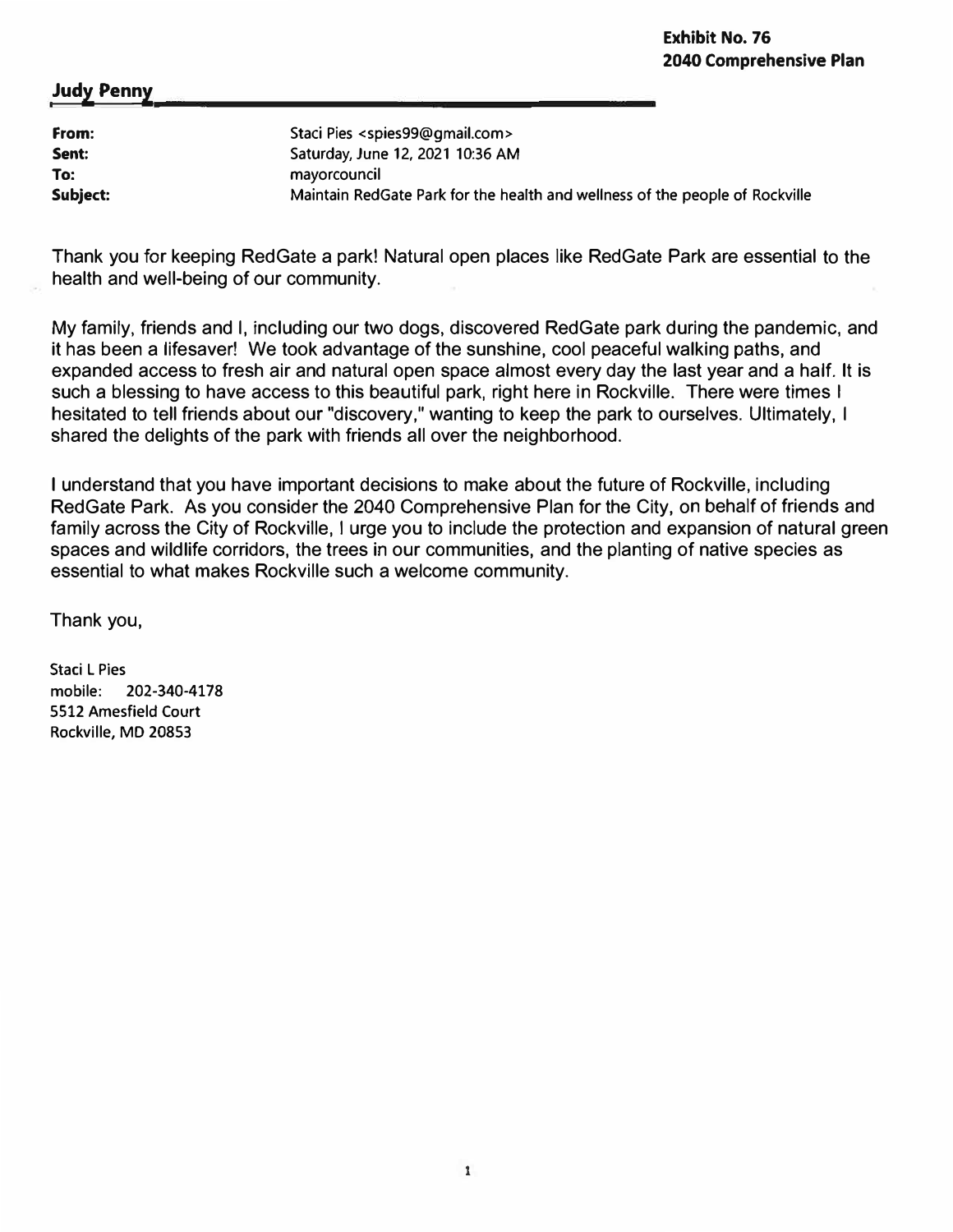| From:    | Shweta Bansal <shweta.bansal@gmail.com></shweta.bansal@gmail.com> |
|----------|-------------------------------------------------------------------|
| Sent:    | Saturday, June 12, 2021 11:31 AM                                  |
| To:      | mayorcouncil                                                      |
| Subject: | <b>RedGate Park</b>                                               |
|          |                                                                   |

Dear Mayor Newton and Council Members,

Thank you for keeping RedGate a park! Natural open places like RedGate Park are essential to the health and well-being of our community.

As you work on the 2040 Comprehensive Plan for the City, please make sure that it includes the protection and expansion of natural green spaces and wildlife corridors, the trees in our communities, and the planting of native species.

My husband and I have been contributing to pandemic response efforts over the last 15 months and RedGate Park has become a sanctuary for us to escape to on the weekends for a destressing walk/run or occasional picnics. To have such a green space so close to home has been such a blessing and I hope as a city we continue to protect it.

Thank you,

**Shweta Bansal Khandelwal 321 Lorraine Dr, Rockville, MD 20852 Associate Professor of Biology, Georgetown University**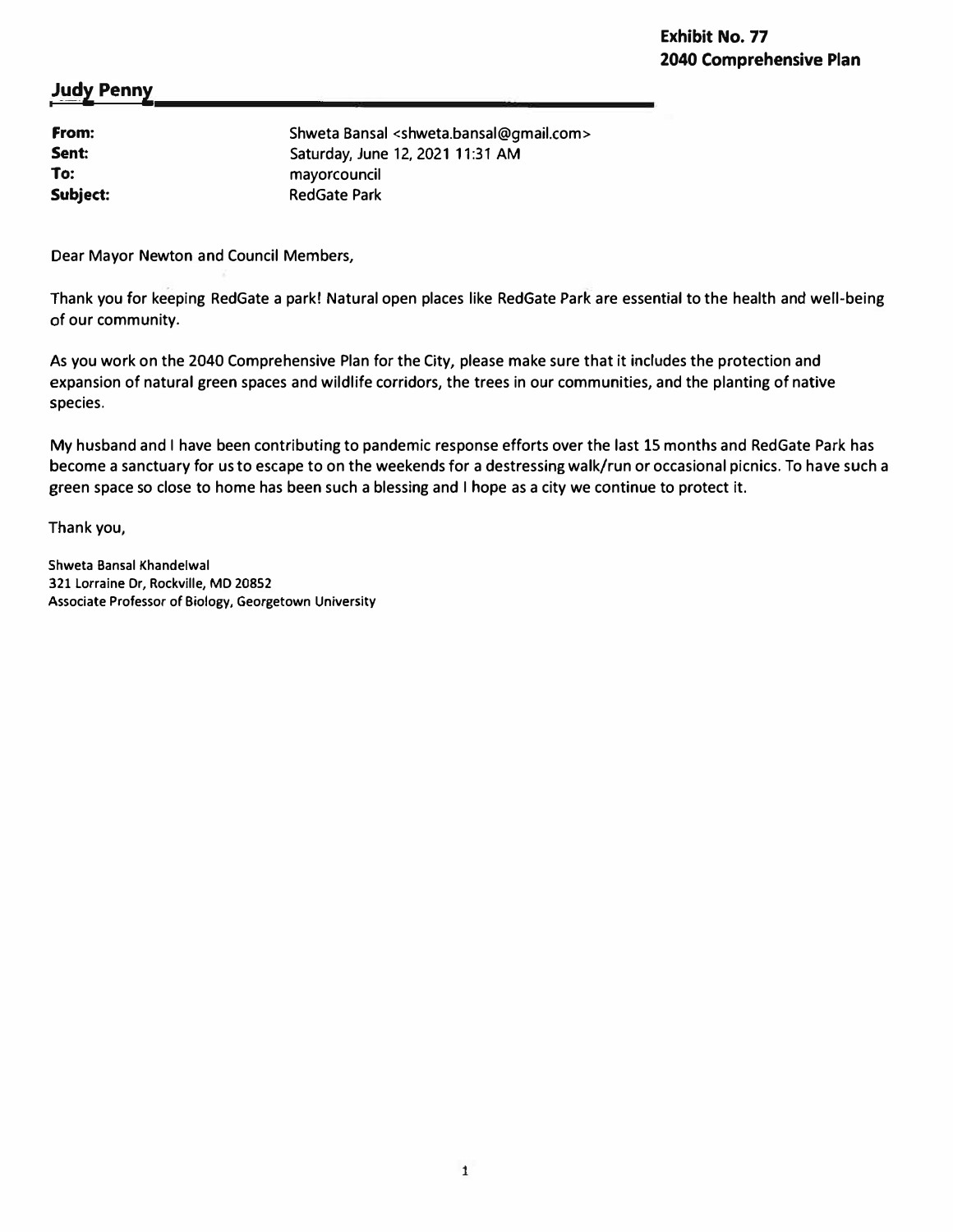# **Exhibit No. 78 2040 Comprehensive Plan**

### **Judy Penny**

**From: Sent: To: Cc: Subject:**  Eric Fulton <chair.rpac@gmail.com> Saturday, June 12, 2021 11:40 AM mayorcouncil David levy; Marissa V. Transportation Elemen t Vision Statement

Dear Mayor and Coucnil-

Thank you for the opportunity to participate in your work session discussing the Transportation Element of the draft Rockville 2040 Comprehensive Plan on Thursday,. I appreciate how hard you worked that day and still gave us full attentiion through the meeting.

I did want to reach out, as a resident, regarding one item discussed. I appreciate that the Vision statement will be amended to include and address persons with disabilities and mobility needs. I would like to offer an inclusive alternative to the phrase "differently-bales." I suggest that the text be amended to address "persons of all abilities and mobilities." I think this small change to more inclusive language will make a meaningful impact on those to whom I applies (of which I am one).

Thank you EF

Eric Fulton Chair Rockville Pedestrian Advocacy Committee **240-498-8808**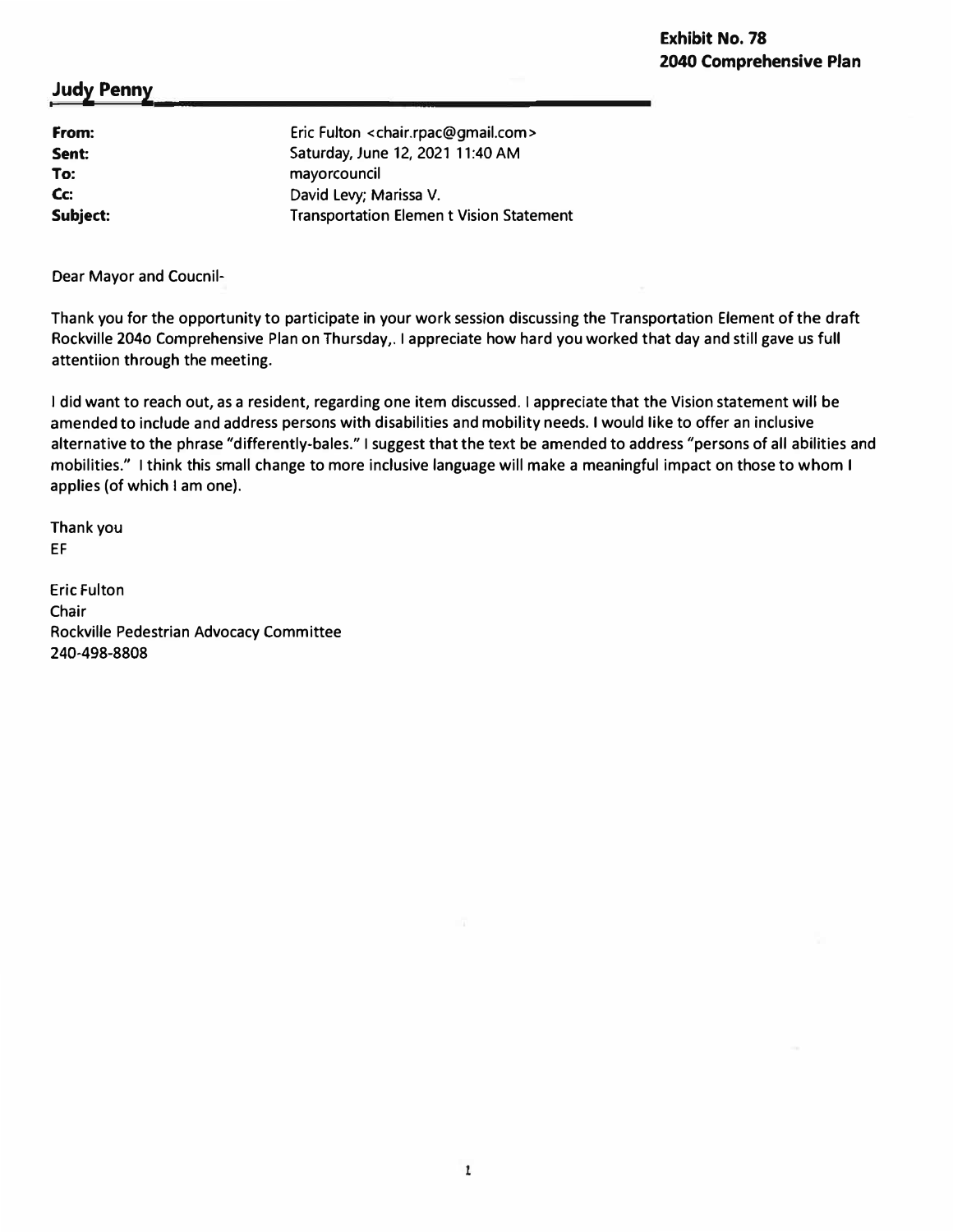Subject:

FW: RBAC Written Testimony and Comments on the Rockville

From: nancy.breen@yahoo.com <nancy.breen@yahoo.com>

Sent: Saturday, June 12, 2021 12:46 PM

To: mayorcouncil <mayorcouncil@rockvillemd.gov>

Cc: Emad Elshafei <eelshafei@rockvillemd.gov>; Faramarz Mokhtari <fmokhtari@rockvillemd.gov>; David Levy <dlevy@rockvillemd.gov>; rockville-bicycle-advisory-committee@googlegroups.com; b\_michie@yahoo.com Subject: RBAC Written Testimony and Comments on the Rockville

<<...>> Honorable Mayor and Council, <<...>>

Thank you for the opportunity to serve on the panel on Thursday, May 10, 2021, to discuss the Transportation Element of the Rockville 2040: Comprehensive Plan Update. Attached are written comments from RBAC. Most comments pertain to the Transportation Element of the plan; a few address other elements related to cycling in Rockville. In addition to the RBAC comments, please find attached a photo of distance and destination signage, which pertains to the suggestion (Section 3, point 3, RBAC comments) that the photo of a color-coded bike route sign be replaced by an example of distance and destination signage, the current signage being used.

Respectfully yours,

Nancy

Nancy Breen, Chair

Rockville Bicycle Advisory Committee

http://www.rockvillemd.gov/index.aspx?NID=319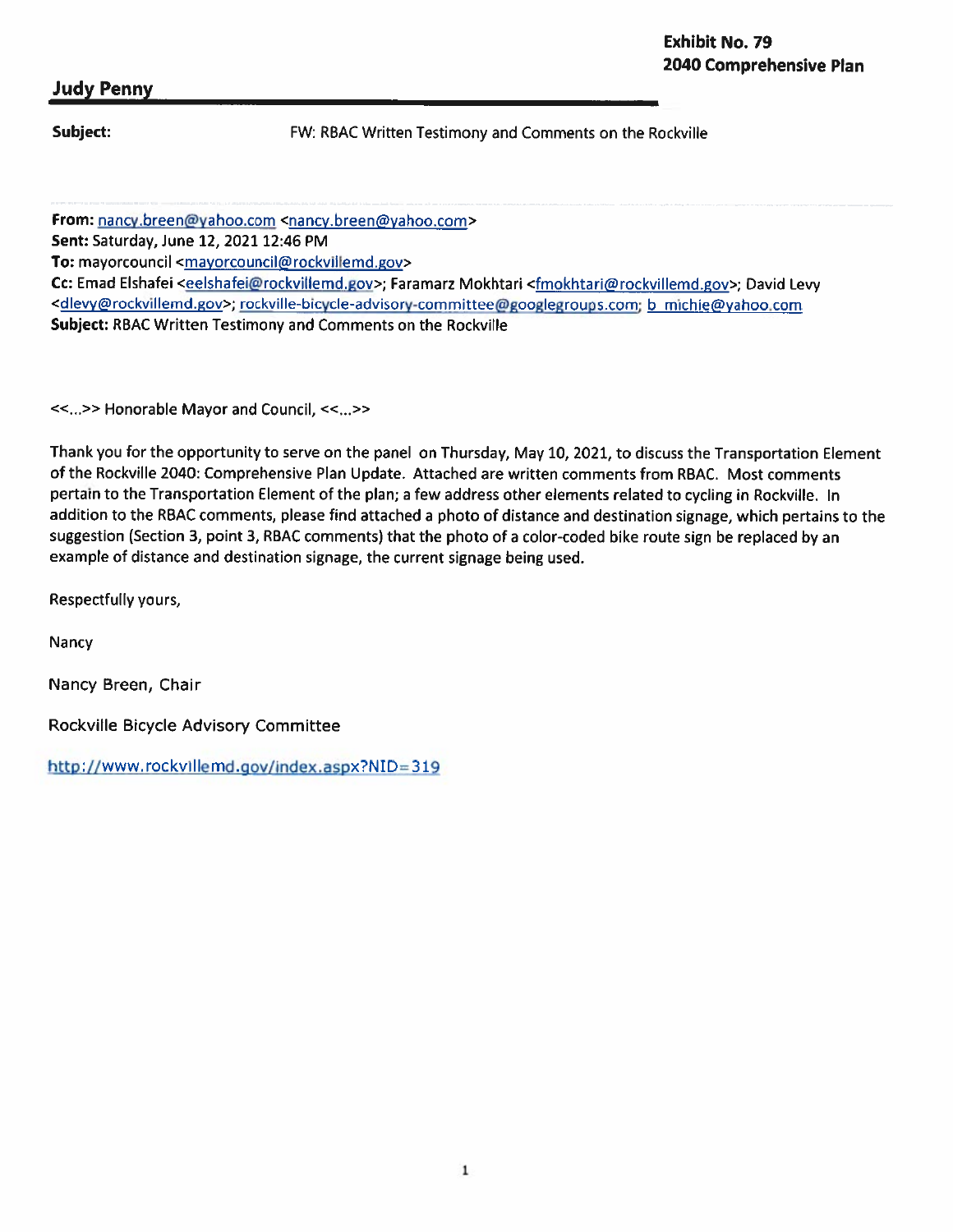# RBAC Comments on the Rockville 2040 Comprehensive Plan Update

The Rockville Bicycle Advisory Committee (RBAC) appreciates the opportunity to provide comments on Rockville's 2040 Comprehensive Plan Update (2040 plan). RBAC comments are organized in three sections: an overview section, ten recommendations, and eight wording changes.

Section 1 - Overview: RBAC strongly supports the vision and goals stated in the 2040 plan. particularly Vision Zero. The world-class safe and connected bicycle network we aspire to is consistent with all of the 2040 Land Use and Transportation goals stated in the plan. In fact, such a network is essential to fulfilling other parts of the plan - particularly affordable housing and economic development - in equitable and environmentally sustainable ways. Increasing bicycling and walking while reducing motorized vehicle miles traveled will reduce traffic congestion, minimize pollution, and increase safety. It will also help the city meet our environmental goals to drastically reduce greenhouse gases.

To implement the vision and goals stated in the 2040 plan, especially Vision Zero, we strongly encourage the city to collaborate with Montgomery County and the state of Maryland because all have jurisdiction over roads in Rockville. Most roads and trails under Rockville's jurisdiction are lower stress. Greater emphasis on collaborating with Montgomery County and the state of Maryland to reduce traffic stress is imperative in subsequent Rockville bikeway master plans. To do so, Rockville can use tools developed by Montgomery County. The county developed a bicycle stress map and two documents of design standards: 1) Montgomery County Bike Master Plan (Montgomery County Bicycle Master Plan (montgomeryplanning.org)) and 2) Montgomery County Design Standards for Complete Streets (Complete Streets Design Guide - Montgomery Planning). RBAC recommends the 2040 plan reference these new documents because they provide important technical information that Rockville can use going forward. We suggest this in recommendation 8 below. The most stressful roads in Rockville for cyclists are under jurisdiction of SHA and extend into the county, so it is also important for Rockville to work closely with both the county and the state to reduce stress on SHA highways in Rockville.

Rockville's Bikeway Master Plan was adopted in April 2017 and Montgomery County's Bike Master Plan was adopted in November 2018. To develop their plan, the county evaluated nearly 3,500 miles of roads and trails in Montgomery County, including Rockville. Each road segment and crossing were assigned a level of stress, from very low to very high. An award-winning Bicycle Stress Map (Bikeway Stress Levels (mcatlas.org) was the result. While the Montgomery County and Rockville bike master plans both recommend specific applications for particular street segments, the Montgomery County plan goes on to recommend default bikeway types based on a roadway's functional classification and whether the area is planned to support higher or lower activities. Rockville already uses the Bicycle Stress Map in planning. RBAC recommends the city use the categories, tools, and application guidelines provided in the Montgomery County Bikeway Master Plan and that this be noted in the 2040 update to categorize need and prioritize bicycling improvements. This is also suggested in recommendation 8 below.

Biking in Rockville must be safe and low stress for all residents, from ages eight to eighty. Already, adults under 40 drive fewer vehicular miles per year. Moreover, car transportation simply is not an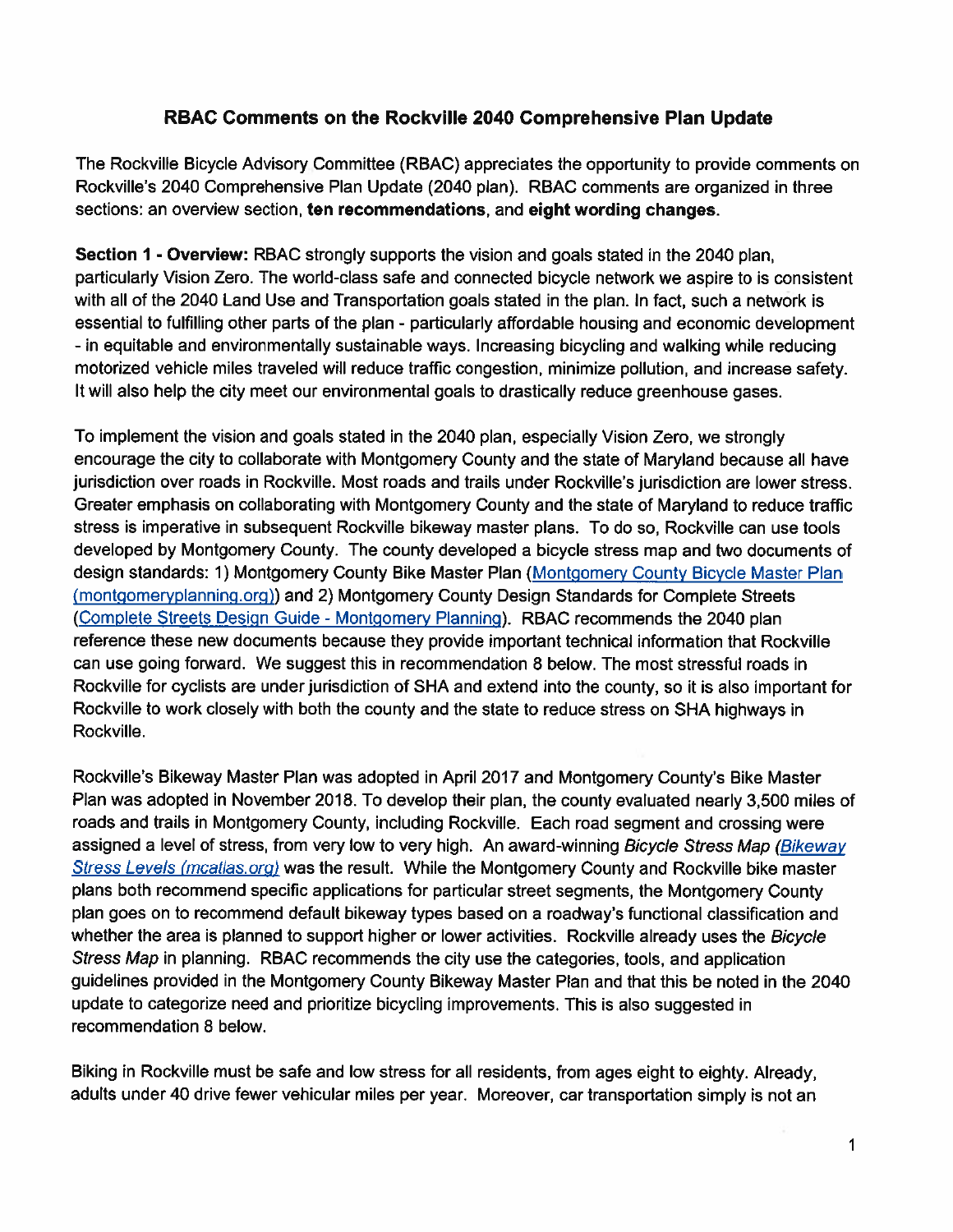option for all. To meet Rockville's diverse mobility needs, the city must implement Complete Streets on every road and intersection. Montgomery County is nearing adoption of design standards for complete streets (Complete Streets Design Guide - Montgomery Planning), which Rockville can deploy to more fully implement its own Complete Streets Policy. RBAC recommends that the 2040 plan reference the county design standards in recommendation 8 below.

At the next opportunity for amendment of the Rockville Bikeway Master Plan, RBAC intends to incorporate the categories and comprehensive guidelines from the Montgomery County Bike Master Plan. Meanwhile, RBAC recommends that the 2040 plan reference the Montgomery County Bike Master Plan (Montgomery County Bicycle Master Plan (montgomeryplanning.org)). The idea behind referencing the county plan is to ensure that all streets are designated for cycling infrastructure going forward, even if they are not specifically listed in the Rockville Bikeway Master Plan. This (in combination the Rockville Complete Streets Policy) should protect the city from the argument that there is no need for bike infrastructure because a segment is not in the Bikeway Master Plan.

Finally, Rockyille seeks equity. Adopting comprehensive standards for the city, such as those that Montgomery County planners have adopted will increase the likelihood that Rockville treats all neighborhoods equitably. It will also build a foundation to work with residents from throughout the city to determine their needs and preferences. To increase cycling equity in Rockville, the Rockville Bike Hub already has refurbished bikes for Rockville's Terrific Kids program. The vision of the Rockville Bike Hub, a non-profit organization, is to bring together those who want to cycle from throughout Rockville regardless of resources. It would be a place to repair, refurbish, exchange, and purchase bicycles. The Rockville Bike Hub needs a permanent location to realize this vision and RBAC encourages the city to include the Rockville Bike Hub in its long-term planning. This is included in recommendations 6 and 7 below.

Section 2 - RBAC has ten recommendations to the Rockville 2040 Comprehensive Plan Update, most of which address issues in the Transportation section:

- 1. RBAC supports reordering the transportation goals in the Plan as proposed by the Traffic and Transportation Commission and affirmed by the Rockville Pedestrian Advocacy Committee, so that the order aligns more closely with Rockville's transportation priorities (Transportation section, Goals, page 56):
	- o Goal 1 Provide safe transportation facilities for all modes by implementing Complete Street projects and Vision Zero goals (Originally Goal 1)
	- o Goal 2 Promote pedestrian and bicycle modes with upgraded facilities (Originally Goal 5)
	- Goal 3 Maximize the use and value of transit assets and services. (Originally Goal 4)
	- Goal 4 Utilize an approach to development review that seeks to reduce vehicle miles traveled and promote a shift to alternative modes of travel. (Originally Goal 3) Goal 5 Monitor new mobility technologies and reduce carbon emissions and other pollutants from transportation
	- (Originally Goal 6)  $\circ$
	- Goal 6 Manage Rockville's roadway network to provide for safe and efficient movement of vehicles, bicycles, and pedestrians, for all types of trips and delivery of goods and services. (Originally Goal 2)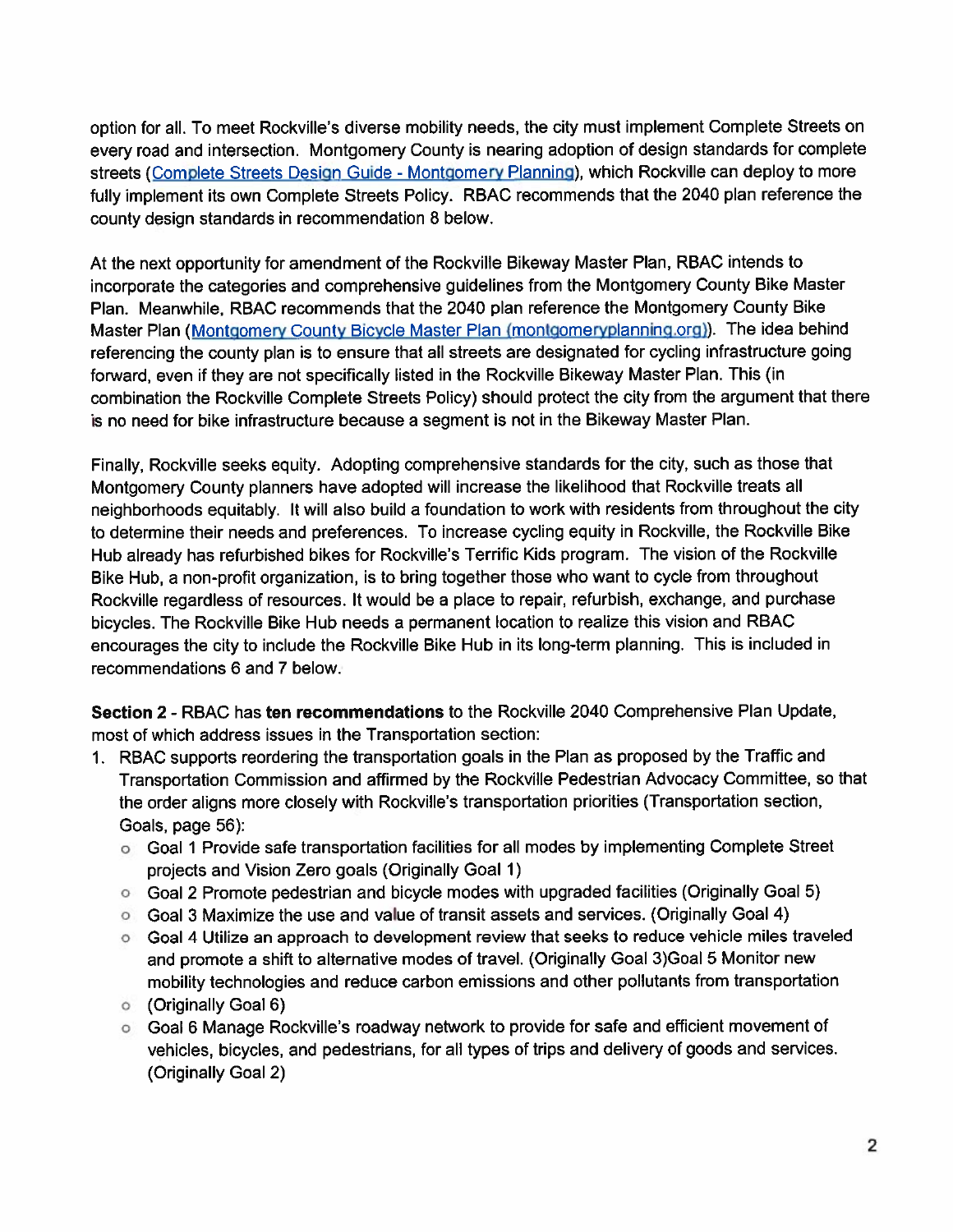- 2. Connectivity for cycling and walking among the three sections (west, middle, east) of Rockville is essential for achieving equity in Rockville. RBAC recommends underscoring this by adding to the text of both policies 5 and 6, "Improved connectivity and signage will promote equity." (Transportation Element, Goal 2, Policies 5 and 6, page 61, 63)
- 3. RBAC shares RPAC's concerns for the safety of pedestrians and cyclists if left turns are allowed at the intersection of East Middle Lane and MD355 (Transportation Element, Goal 2, Policy 8, Action 8.3, page 65). As a general policy RBAC does not support either left turns into busy pedestrian crossings or right turns on red lights into busy pedestrian crossings.
- 4. RBAC emphasizes the need for protected bicycle lanes or side paths on major arterial roads. For major highways, the Montgomery County Bike Master Plan recommends two-way separated bike lanes on both sides of the street or a side path on both sides of street. RBAC agrees with this recommendation and urges the city to "identify funding to including exploring ways to incorporate bike lanes or side paths along major arterials" in its long-term planning. (Transportation Element, Goal 2, Policy 7, page 65)
- 5. Advocate WMATA install bike parking at bus stops, especially high ridership bus stops. Bike lockers that are installed must be able to accommodate the range of available bicycles (Transportation Element Goal 3, Policy 12, Action 12.2, page 73).
- 6. Add new Actions to Goal 4, Policies 14 and 15 "prioritize bicycle and pedestrian access to the Rockville and Twinbrook Metro Station. Advocate for WMATA to upgrade the space to be more friendly to bicyclists, including expanded bicycle parking, improved signage, and connections over the rail tracks and (for Rockville Metro) MD 355." (Transportation Element, Goal 4, Policy 14, Action 14.x, page 77 and 15, Action 15.x, page 77)
- 7. Add underlined text to 18.1 to read: "Continue to implement the 2017 Bikeway Master Plan and Complete Streets Policy recommendations. Rockville transportation planning already uses the Montgomery County Bicycle Stress Map (Bikeway Stress Levels (mcatlas.org), and anticipates using the Montgomery County bikeway classification system and applications (RBAC will incorporate it when revising the Rockville Bikeway Master Plan). From most to least separated from vehicular traffic, the five classifications are trails, separated bikeways, striped bikeways, bikeable shoulders, and shared roads. Montgomery County is nearing adoption of design standards for complete streets, which Rockville may wish to deploy to more fully implement its own Complete Streets Policy (Complete Streets Design Guide - Montgomery Planning)." (Transportation Element, Goal 5 Policy 18 Action 18.1, page 83)
- 8. Delete "as a transport mode" from the title of Transportation Element, Goal 5 Policy 18 (page 83) to read "Policy 18 - Improve infrastructure for bicyclists to increase bicycle riding". There is considerable overlap in infrastructure used for commuting and recreation and both should be encouraged.
- 9. RBAC emphasizes the importance of coordinating with Maryland DOT, the State Highway Administration and Montgomery County and, to this end, recommends adding the following four goals from the Montgomery County Bike Master Plan (Montgomery County Bicycle Master Plan (montgomeryplanning.org)). These goals are to: 1) increase bicycling rates; 2) create a highly connected, convenient and low-stress bicycling network; 3) provide equal access to low-stress bicycling for all members of the community; 4) improve the safety of bicycling. RBAC recommends adding these four goals to the Transportation Element (Goal 5 Policy 18 Action 18.x<sub>1</sub>, page 83 or 84).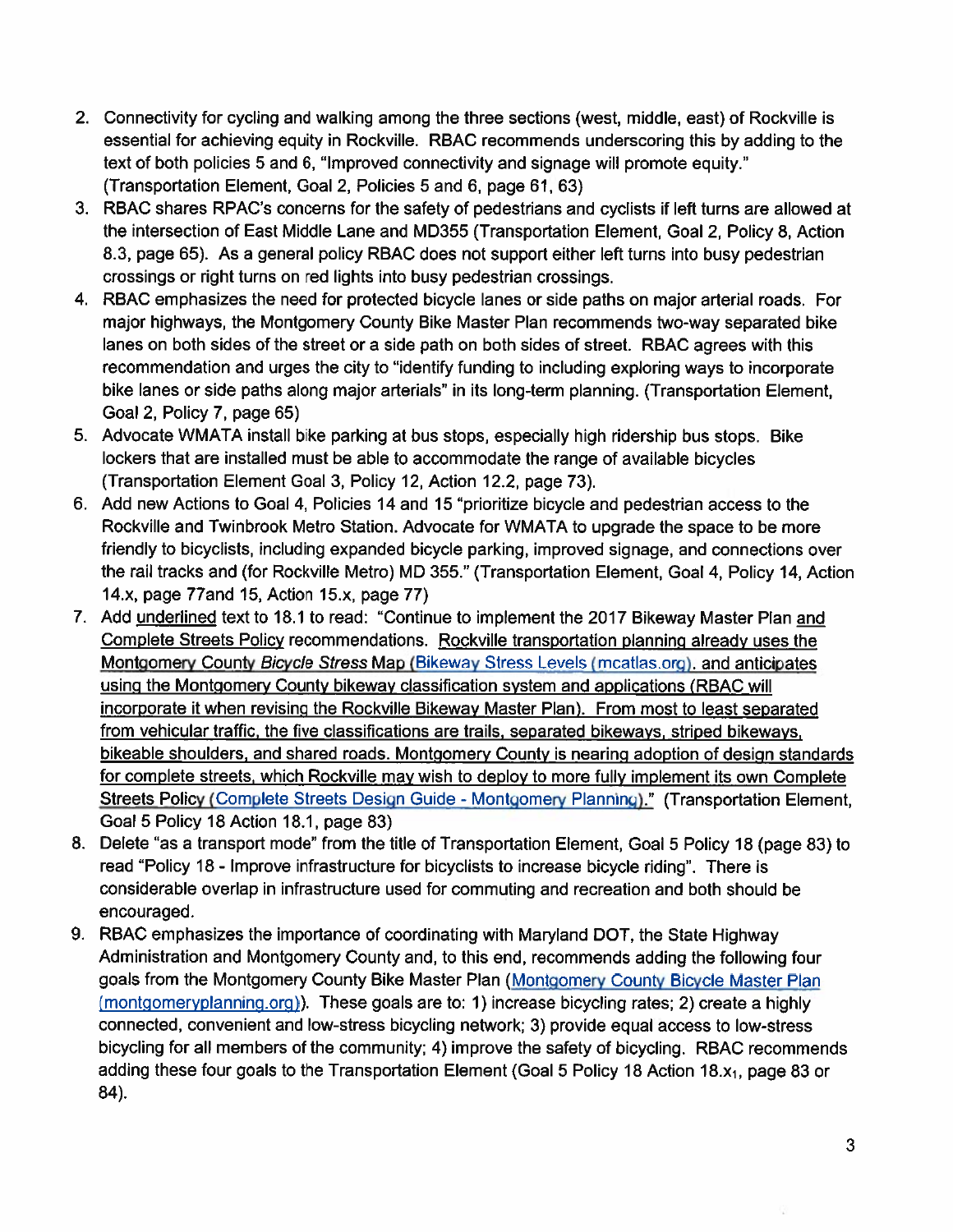10. RBAC supports annexing the section of Gude with the Carl Henn Millennium Trail so the city will maintain it. Current maintenance of this section of the trail is consistently substandard. (Municipal Growth Element, Goal 1, Policy 1, Figure 35, page 226).

Section 3 - RBAC recommends eight wording changes to make the Rockville 2040 Comprehensive Plan Update more bicyclist friendly and inclusive:

- 1. Throughout the 2040 update, RBAC proposes all language in all elements of the plan that discusses "walkabilty" be expanded to include "bikability" (e.g., Land Use and Urban Design, Transportation, and Economic Development).
- 2. Recreation and Parks, Goal 1, please add after the word accessible: "by foot, bicycle or other transport, and with bicycle parking conveniently available and clearly signed".
- 3. The photo on page 83 is outdated: Rockville and the county no longer use color coding; the current standard is distance and destination signage (e.g., Town Center - 1 mile). The current photo could be presented alongside more modern signage with information indicating a trend toward improved standards for cycling signage, or simply deleted and replaced.
- 4. Community Facilities Element, Goal 3, Policy 6, suggest adding after high quality schools "with bicycle parking".
- 5. Economic Development Element, Goal 1, suggest adding two items to list of competitive advantages: 1) "A world-class, low-stress, safe, connected, and clearly signed bicycle network with bicycle parking readily available". 2) "A centrally located community bicycle hub and a bike station near the renovated Rockville Metro Station would facilitate travel to and within Rockville Town Center and increase commerce there."
- 6. Transportation Policy 18, page 83, first paragraph: change "make to" to "play in" for more conventional wording in the sentence "...the important role that bicycle use can play in reducing carbon emissions and traffic congestion."
- 7. Add "and networks" to the Title of Policy 18 to read: "Policy 18 Improve infrastructure and networks for bicyclists to increase bicycle riding as a transport mode" (Transportation Element Goal 5, Policy 18, page 81)
- 8. Add text to item 18.3 "and build networks promoting equity" to read: "Work with neighborhood groups to identify projects that will provide improved bicycle connections to major trails or destinations and build networks promoting equity" (Transportation Element Goal 5, Policy 18, Action 18.3 page 83)

We hope these comments are helpful and timely. Thank you again for the opportunity to comment on the Rockville 2040 Comprehensive Plan Update.

Sincerely.

Nancy

Nancy Breen, Chair **Rockville Bicycle Advisory Committee**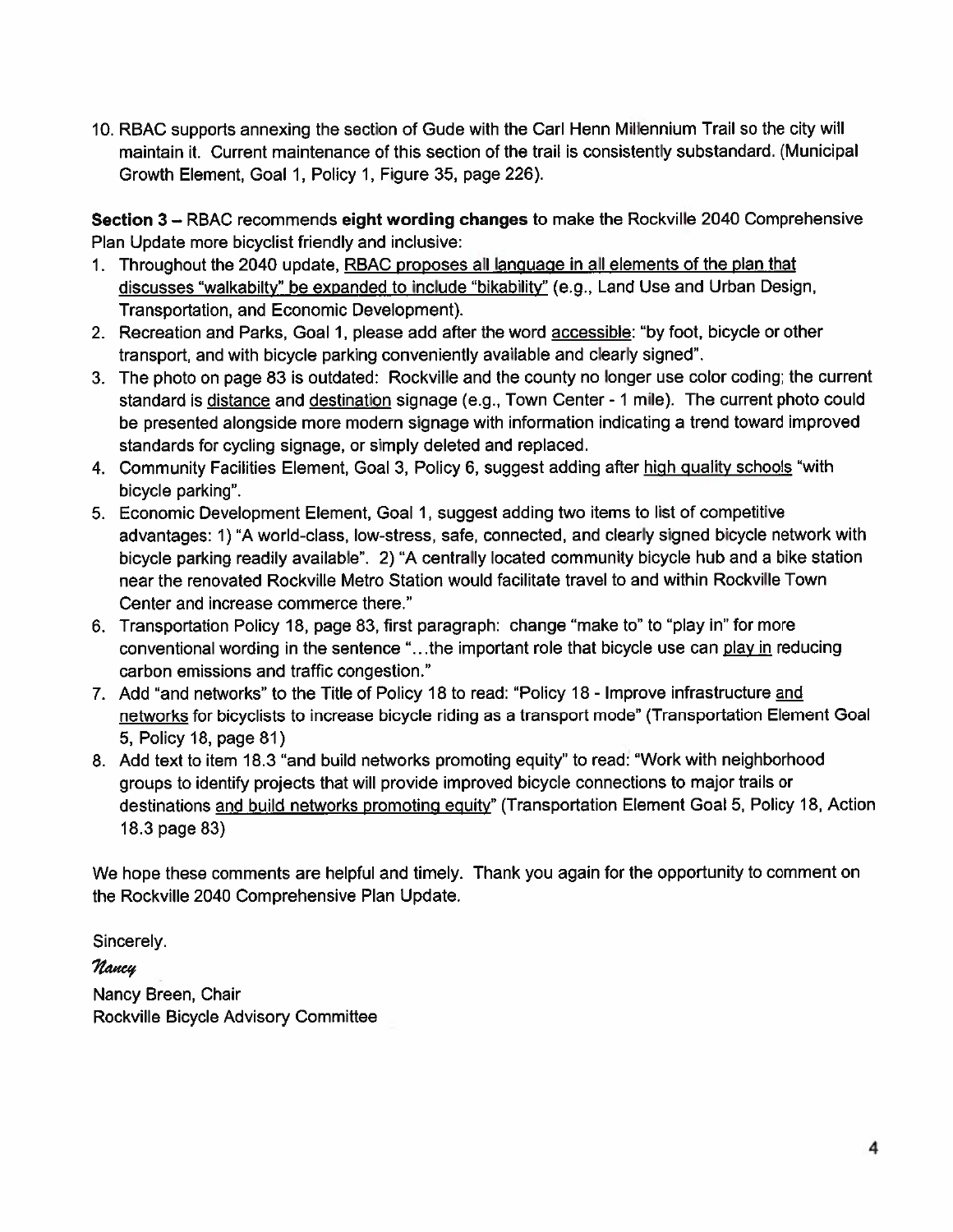